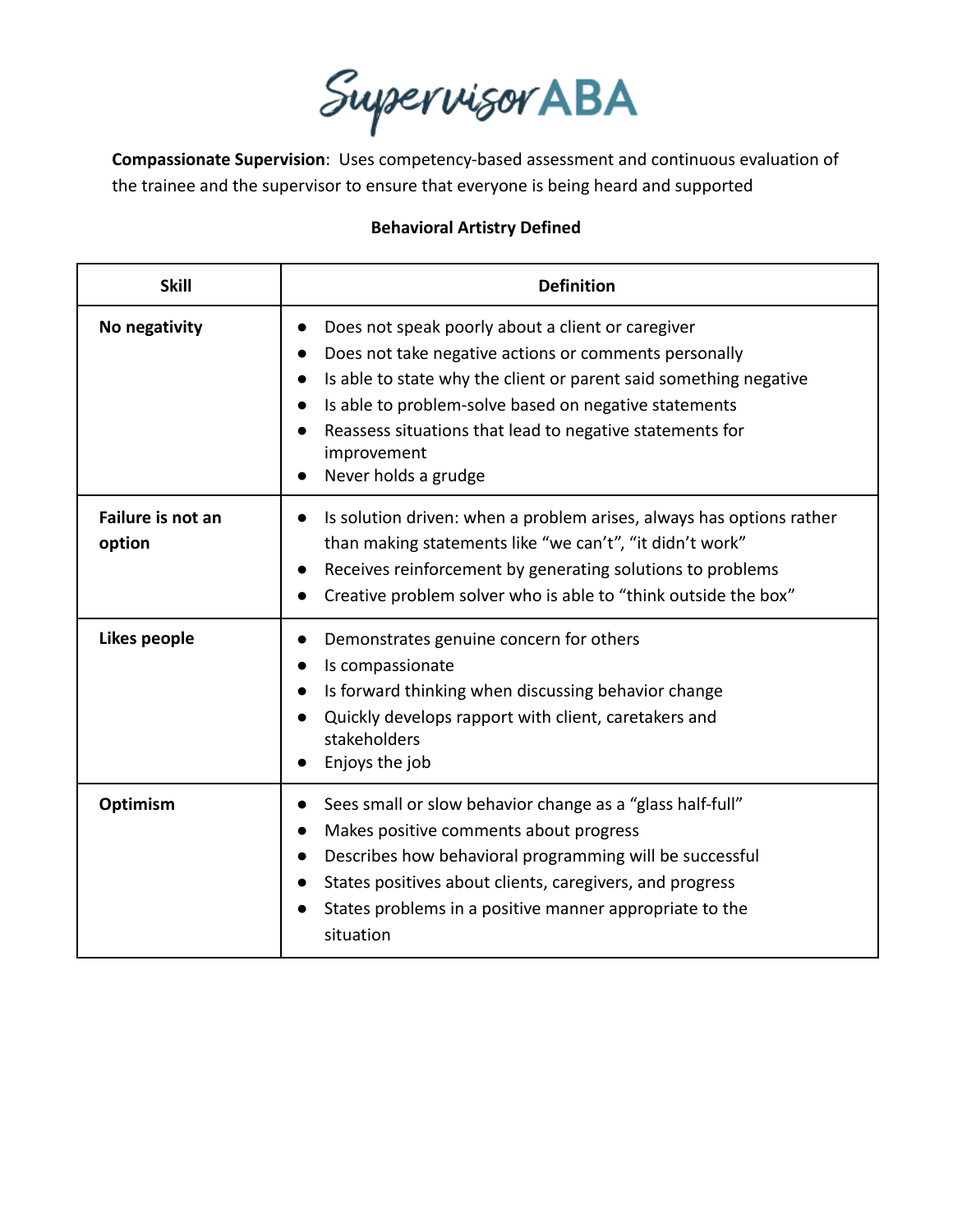

| Perceptive<br>sensitivity | Observes clients and caretakers for important indicators of<br>moods, feelings, and perceptions<br>Notices small, subtle, and gradual changes that may indicate a need,<br>$\bullet$<br>preference, or aversion<br>Is perceptive, always observing what is going on in the environment and<br>able to adapt quickly to needs                                                                                                                                                                                                                                                                                                                                               |
|---------------------------|----------------------------------------------------------------------------------------------------------------------------------------------------------------------------------------------------------------------------------------------------------------------------------------------------------------------------------------------------------------------------------------------------------------------------------------------------------------------------------------------------------------------------------------------------------------------------------------------------------------------------------------------------------------------------|
| Self-actualized           | Assesses your own skill set to determine if you are prepared to<br>contribute to the current situation<br>Seeks out new learning opportunities aligned with your values (e.g.,<br>CEs, conferences, etc.)<br>Constantly assesses if goals, assessments, strategies, etc. remained<br>aligned with both your values and your clients' values<br>Plans how to reasonably handle situations where there is<br>$\bullet$<br>misalignment<br>Accepts others for who they are and values the contributions others<br>$\bullet$<br>make even if they differ from yours<br>Demonstrates creativity in problem-solving, building relationships,<br>and achieving professional goals |
| Humor                     | Approaches situations with a willingness to laugh, but sensitivity to<br>individual differences<br>Identifies moments that are funny, silly, or light-hearted<br>$\bullet$<br>Avoids any humor that could be perceived as being at someone else's<br>expense<br>Models laughing at oneself, by pointing out humor in your own<br>behavior, mistakes, or misunderstandings<br>Follows cues carefully and reduces attempts at humor if not<br>well-received<br>Signals attempts at humor with a kind smile, nodding, and other<br>positive gestures<br>Avoids sarcasm or dry humor unless sure that your audience is<br>$\bullet$<br>receptive                               |

Callahan, K., Foxx, R. M., Swierczynski, A., Aerts, X., Mehta, S., McComb, M. E., Nichols, S. M., Segal, G., Donald, A., & Sharma, R. (2019). Behavioral artistry: Examining the relationship between the interpersonal skills and effective practice repertoires of applied behavior analysis practitioners. *Journal of Autism and Developmental Disorders, 49*(9), 3557-3570.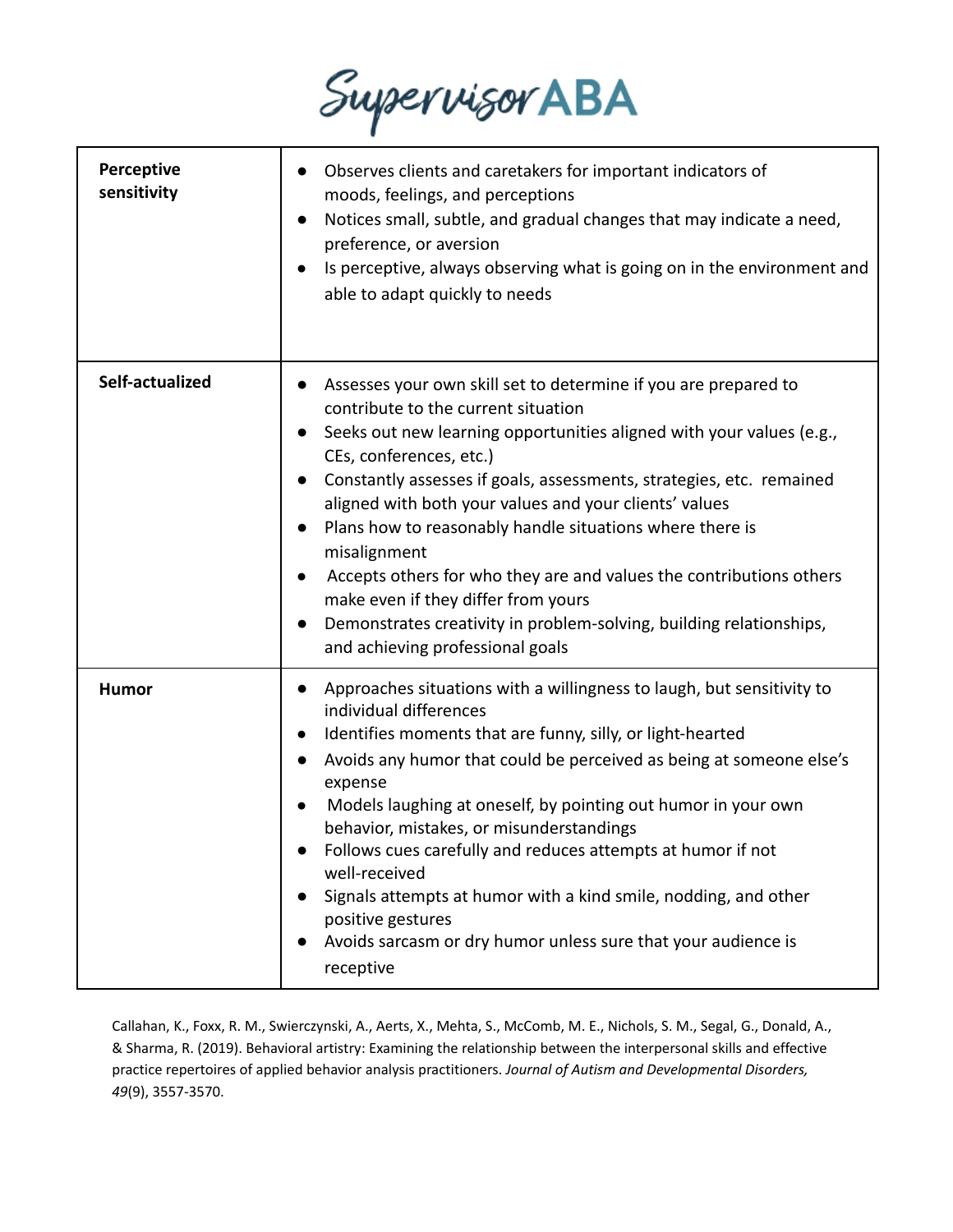Supervisor ABA

**Checklist for Ongoing Assessment in Compassion**

## Did you . . .

- $\Box$  Restate the problem in compassionate terms (from the other person's perspective)?
- $\Box$  Attempt to problem-solve according to contextual demands?
- $\Box$  Engage in compassionate action by actively listening, taking perspective, and then acting to help?
- $\Box$  Use critical thinking to analyze the situation?
- $\Box$  Demonstrate flexibility in your analysis and recommendations?
- $\Box$  Demonstrate tact in your interactions?
- $\Box$  Consider culture and context?
- $\Box$  Allow appropriate time to listen and learn from the other person?

## Did you not . . .

- $\Box$  Interrupt the other person when they are speaking?
- $\Box$  Use jargon?
- $\Box$  Judge the actions, motivations, intentions, or emotions of others?
- $\Box$  Stereotype based on culture?
- $\Box$  Take an overly directive stance?
- $\Box$  Insist on only one viewpoint?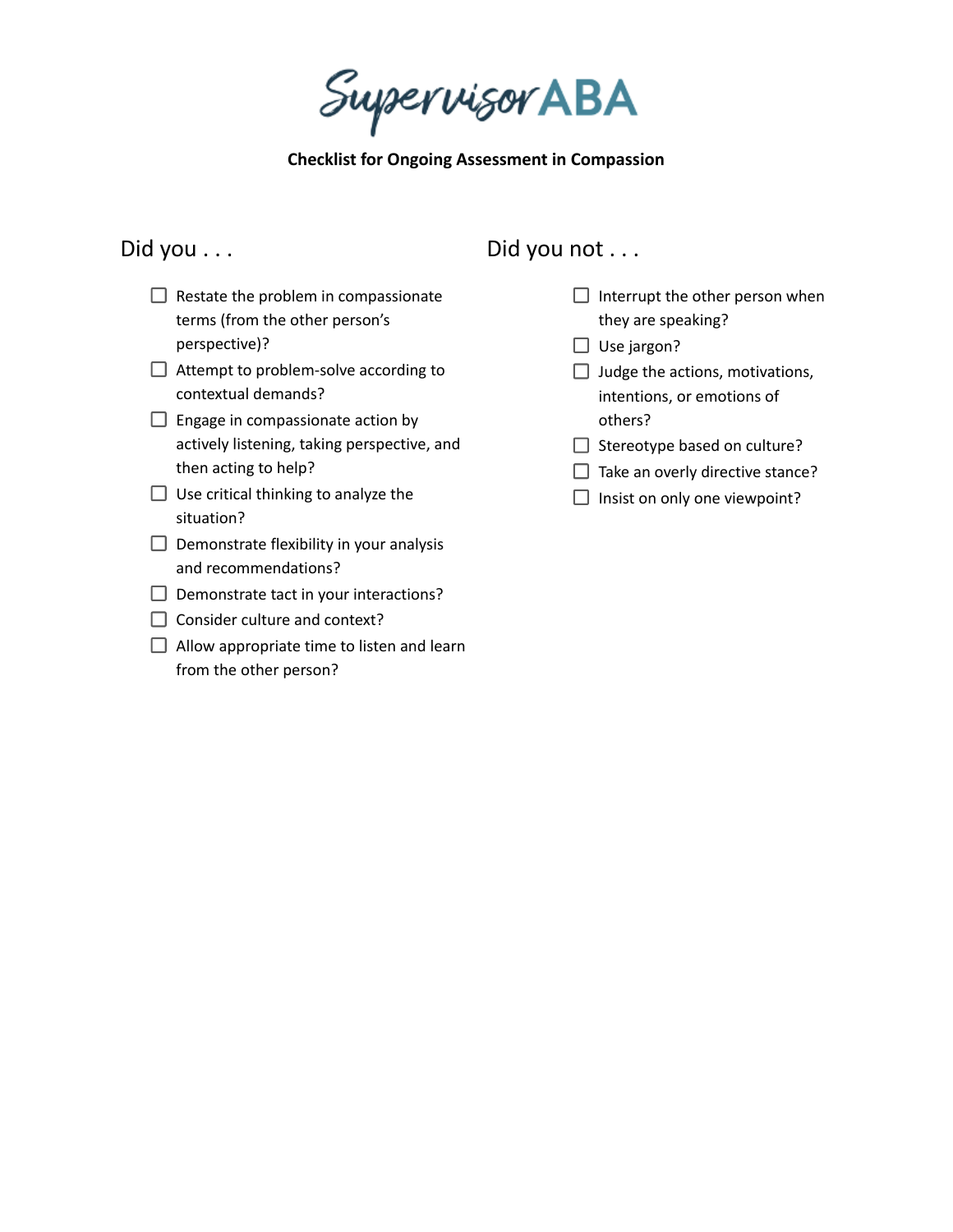Supervisor ABA

## **Suggested Ways to Target Compassion in Supervision**

| <b>Skill</b>                                                               | <b>As Supervisor</b>                                                                                                                                                                                            | <b>With Trainee</b>                                                                                                                                                                                                                 |
|----------------------------------------------------------------------------|-----------------------------------------------------------------------------------------------------------------------------------------------------------------------------------------------------------------|-------------------------------------------------------------------------------------------------------------------------------------------------------------------------------------------------------------------------------------|
| Being comfortable<br>with uncomfortable<br>situations and<br>conversations | Role-play difficult conversation<br>$\bullet$<br>scenarios<br>Solicit feedback after engaging in<br>$\bullet$<br>difficult conversation from others<br>Guided self-assessment post<br>$\bullet$<br>conversation | Role-play difficult conversation<br>$\bullet$<br>scenarios with supervisor<br>Provide feedback to trainee after<br>engaging in difficult conversation<br>Guided self-assessment post<br>$\bullet$<br>conversation                   |
| Translating jargon to<br>friendly terminology                              | Check in with self about audience<br>$\bullet$<br>Solicit feedback after engaging in<br>$\bullet$<br>conversation others                                                                                        | Practice pairing technical terms with<br>lay terms<br>Review TL items by giving definitions<br>$\bullet$<br>and examples in lay terms                                                                                               |
| Be an empathetic<br>listener                                               | Guided self-assessment following<br>$\bullet$<br>meetings<br>Practice restating others'<br>statements<br>Self-monitor non-verbal behavior<br>(e.g., smiling, nodding)                                           | Guided self-assessment following<br>$\bullet$<br>meetings<br>Practice restating others' statements<br>Self-monitor non-verbal behavior<br>(e.g., smiling, nodding)<br>Provide feedback to trainee post<br>$\bullet$<br>conversation |
| Identifying everyone<br>who is affected by<br>supervision                  | State all stakeholders before<br>engaging in meeting,<br>conversation, or event<br>Ensure that clients, family<br>$\bullet$<br>members, etc., are positively<br>affected by supervision                         | State all stakeholders before<br>engaging in meeting, conversation, or<br>event to supervisor<br>Have trainee state how clients, family<br>members, etc., are positively affected<br>by supervision                                 |
| Be honest, but not<br>punitive                                             | Model giving honest information<br>$\bullet$<br>and feedback to client and<br>families in a tactful manner                                                                                                      | Role-play giving honest information<br>and feedback to client and families in<br>a tactful manner<br>Provide Trainee with feedback post a<br>naturally occurring opportunity                                                        |